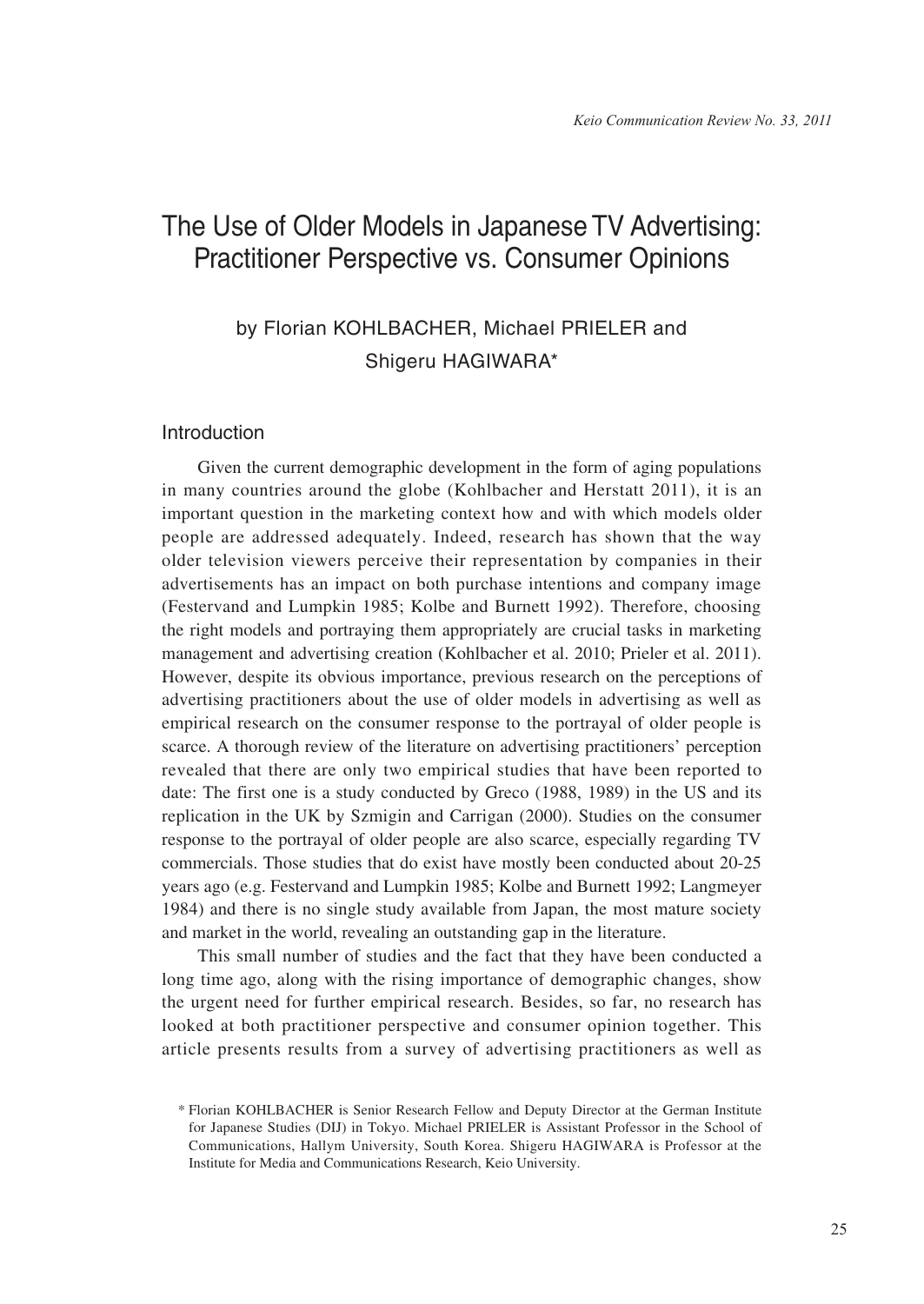consumers in Japan.

The first study focuses on the opinions of advertising practitioners about the communication objectives (in terms of awareness, comprehension, attitude and persuasion) for older spokespersons (age 65 and older), their general views on older models in advertising and the effectiveness of older models by product category. The second study focuses on the consumers' views of the portrayal of older people in television advertisements and their planned actions based on these perceptions and opinions. Comparing the two perspectives will help to gain a better understanding of how older models should be used in advertising, both in terms of advertising efficiency and corporate social responsibility.

## Literature Review

Previous research has investigated the portrayal and representation of older people in mass media, and there is a particularly strong body of literature focusing on advertising, both magazine (Ursic et al. 1986; Zhou and Chen 1992) and TV (Kessler et al. 2010; Simcock and Sudbury 2006; Swayne and Greco 1987). The overarching findings of these studies are a consistent and significant underrepresentation of older people in advertising and an even more strongly pronounced underrepresentation of older women (Prieler et al. 2011), while the results on the general portrayal of older models are rather mixed (Simcock and Sudbury 2006). Overall, neutral and positive portrayals seem to prevail (e.g. Miller et al. 2004; Simcock and Sudbury 2006; Swayne and Greco 1987), but there are also incidents of negative portrayal (see Gunter 1998 for a review of the literature). Besides, research also showed that older models appear in stereotypical roles and promote a circumscribed, stereotyped set of products and services (e.g. Langmeyer 1993; Lee et al. 2007; Prieler et al. 2009). It is therefore not surprising that marketing practitioners have been criticized for focusing too much on younger age segments, neglecting older consumers and considering them only for such items as denture cleansers, laxatives, arthritic remedies, and other products that are clearly designed to relieve the aches and pains of old age (e.g. Bartos 1980; Carrigan and Szmigin 1999).

#### *Perceptions of Advertising Practitioners about the Use of Older Models*

There are only two empirical studies on the perceptions of advertising practitioners about the use of older models in advertising that have been reported to date: The first one is a study conducted by Greco (1988, 1989) in the US and the second one is its replication in the UK by Szmigin and Carrigan (2000). Greco (1988) found that in general, advertising executives feel that it is possible for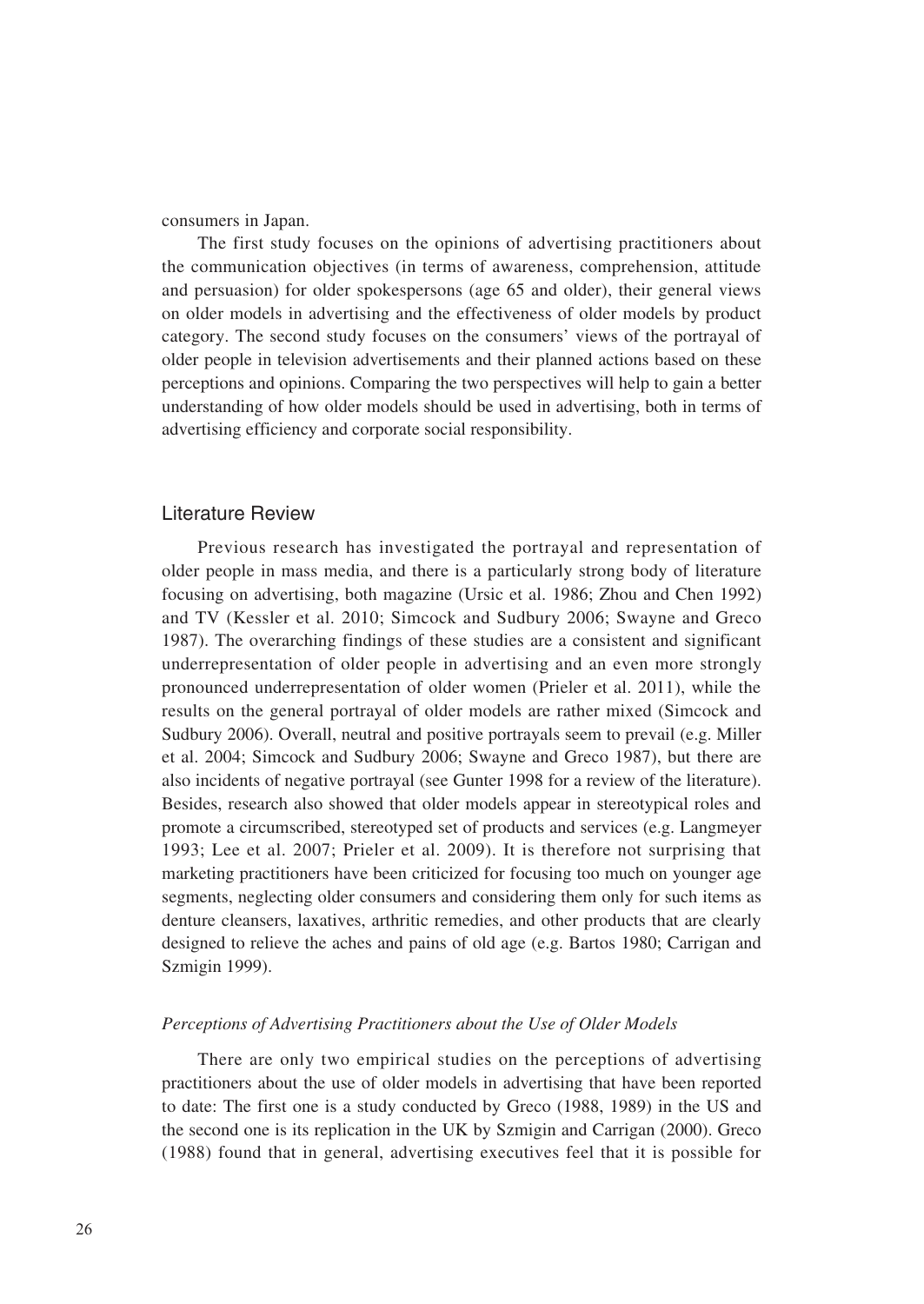older spokespersons to get an audience's attention and help gain awareness for new products, while there is generally less agreement that an older spokesperson enhances message comprehension. Advertising practitioners further believed that older spokespersons can aid in persuasion and serve to enhance source credibility, while only a smaller number of them felt that older spokespersons help to gain action or the purchase of the product. In terms of product categories, advertising practitioners most often recommended older spokespersons for health and medicines if the target audience was also older consumers. While older spokespersons were also deemed appropriate for travel and vacations, financial services, insurance, rental property, hotels, and food, this was not the case for clothing, cosmetics, and shampoo (Greco 1988, 1989). Finally, Greco's (1988) respondents agreed that stereotyping of older characters in advertising occurs, but most of them did not think that older consumers learn how to behave from the portrayals of older models in advertising or that they serve as role models for older audiences.

In their replication in the UK, Szmigin and Carrigan (2000) found that advertising executives were cautious about recommending the use of older models in their advertising executions, but agreed that the frequency of use of older people as central figures would increase during the next couple of years. In terms of product categories, health and medicine and financial services were the only two categories, for which the majority of the respondents recommended to use older models in their advertisements as central figures. They concluded that part of the explanation for the lack of representation of older people in advertising had less to do with their "unsuitability" and more to do with ingrained stereotypical prejudice on the part of many advertisers. Finally, Szmigin and Carrigan's research also revealed that advertisers are aware of the problem of stereotyping older characters in advertising and that older people are not viewed as aspirational.

#### *Consumer Opinions on the Portrayal of Older People in TV Commercials*

One of the earliest empirical studies that included questions on the perception of the portrayal of older models in TV advertising was Davis' (1971) survey of retired Americans in 1969. While 44.6 per cent of the respondents said that the image of older persons was presented factually and honestly on television, 48.7 per cent were of the opinion that this was not the case for older persons in commercials. In Schreiber and Boyd's (1980) US sample, the majority of the respondents reported the elderly in TV commercials to be either "active and healthy" or "likeable", while 31 per cent noted that the elderly were not often shown in commercials.

Festervand and Lumpkin (1985) found "pronounced disenchantment" expressed by their older respondents towards their portrayal in advertisements and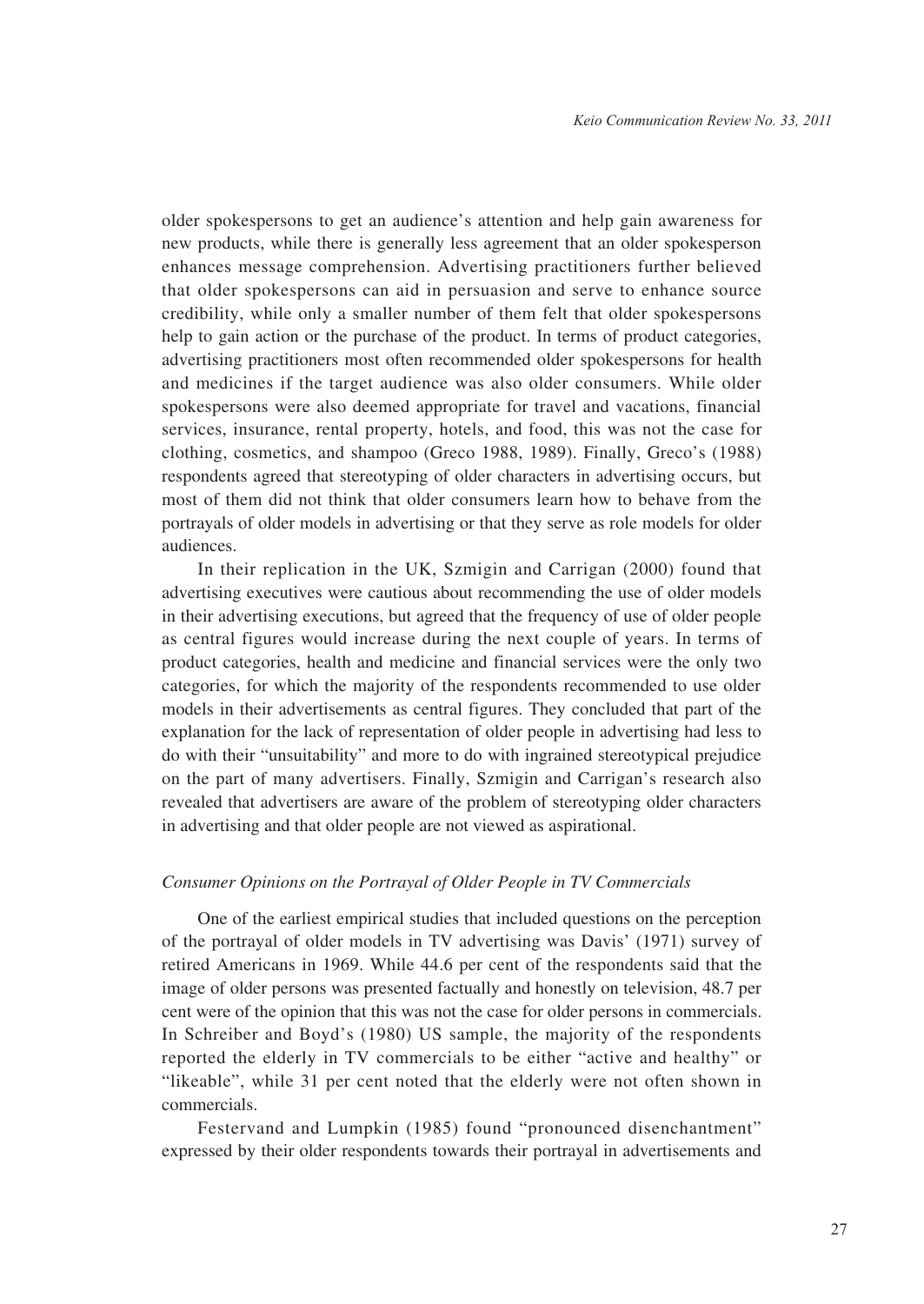a strong desire for a more positive portrayal of older models in advertisements in the future. They further showed that the negative portrayal of older characters in advertisements can influence attitudes towards a company and subsequent purchasing decisions. Indeed, the majority of the respondents indicated that they would discontinue to use a product if the advertisement promoting it was offensive, even though this would not mean that they necessarily also discontinued the use of other products from the same company; besides, the probability of such boycott behavior was strongly reduced if the product offered attractive benefits. Their findings indicate that older consumers generally do not have a positive attitude toward advertising, with the primary reason being a perceived lack of credibility and the inaccurate portrayal of older characters in advertisements. This was also confirmed in a replication and extension by Kolbe and Burnett (1992). Overall, it seems obvious that older consumers are aware of unfavorable depictions of older people in advertising and often hold a negative attitude toward this kind of portrayal. This negative attitude can even lead to product or company boycotts, with varying degrees of intensity.

## Study 1: Advertising Agency Survey

#### *Method*

We conducted a large sample survey of advertising practitioners  $(N=185)$ in Japan in July and August 2009 (see also Kohlbacher et al. 2010). We used the online database of the widely read professional advertising magazine *Senden Kaigi* in June 2009 to obtain the names and contact details of all advertising agencies with more than 10 employees in the four categories 1) Full service, 2) Mass media, 3) In-house and 4) Foreign-owned.

Because the database only provided the addresses and phone numbers, but no individual names, we had a research assistant call each of the 514 advertising agencies individually, explain about the purpose of our research and ask for participation in the survey. For each of the 354 companies that accepted we asked for two people per agency – generally, the managers in charge of strategic planning and those in ad creation – to participate in the survey. In some agencies, especially smaller ones, one and the same person was responsible for both planning and creation. So, depending on the agency, we were given the names of one or two managers to address the survey to. A total of 433 questionnaires were sent out to the managers in July 2009. As an incentive, we included a hard copy of an article we had recently published in Japanese language (Hagiwara et al. 2009). A total of 185 questionnaires were returned for an effective response rate of 42.7 per cent. Respondents were aged between 23 and 66 years (M=46.87, SD=10.31),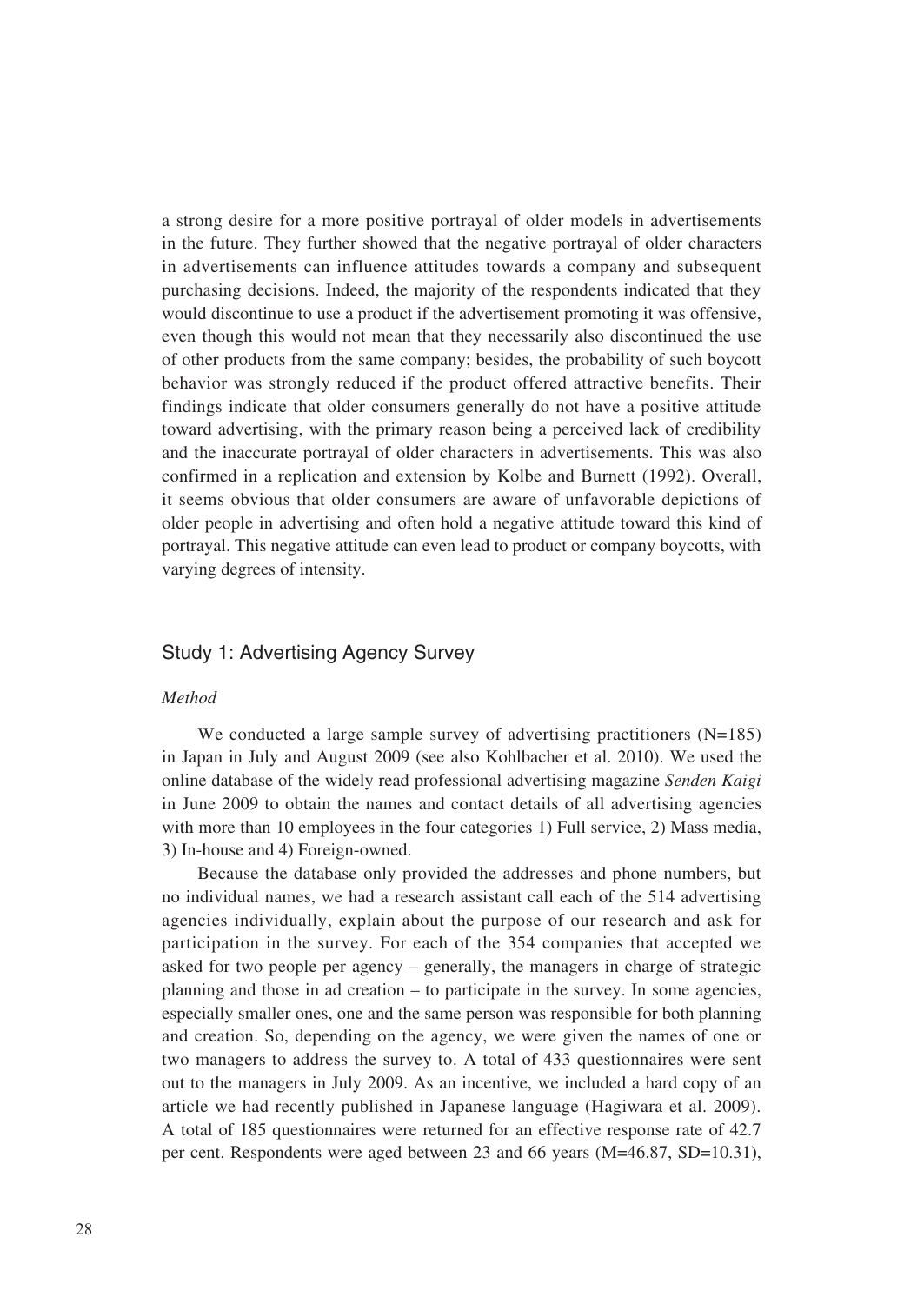predominantly male (86.9 per cent) and had an average of 21.28 years (Min=1, Max=44, Mdn=22) of experience working in the advertising industry.

The survey instrument was created in a series of steps following a systematic review of the literature. A pretest with managers in the mature market divisions of the two largest Japanese advertising agencies and managers at the research department of a large foreign agency's Japan office were conducted. The feedback from the pretest was intensively discussed and the questionnaire draft amended accordingly. Most of the questionnaire items and scales were adapted from Greco (1988, 1989) and the replication by Szmigin and Carrigan (2000). They focused on the opinions of advertising practitioners about the communication objectives for older spokespersons, their general views on older models in advertising and the effectiveness of older models by product category. In line with Greco's (1988, 1989) study and the definition of older people (kōreisha) in Japan, older models were defined as those age 65 and older.

## *Results*

We first looked at the opinions of advertising practitioners about the communication objectives for older spokespersons. Table 1 presents the percentages of those who agreed or strongly agreed to each attitudinal statement in comparison to the percentages of those who disagreed or strongly disagreed.

| <b>Statements</b>                                                                 | Older Model $= 65$ plus years |         |
|-----------------------------------------------------------------------------------|-------------------------------|---------|
|                                                                                   | %DA/SDA                       | %AG/SAG |
| Mood with elderly spokespersons aids persuasion.                                  | 2.16                          | 75.68   |
| Elderly spokespersons help enhance source credibility.                            | 4.32                          | 62.70   |
| Elderly spokes persons get the audience's attention.                              | 5.43                          | 40.76   |
| Elderly spokespersons are effective at gaining comprehension.                     | 4.92                          | 40.44   |
| Elderly spokespersons are effective for gaining intention to<br>purchase.         | 5.95                          | 33.51   |
| Elderly spokespersons are as effective as nonelderly for<br>simple messages.      | 13.59                         | 32.61   |
| Elderly spokespersons are as effective as nonelderly for<br>complex messages.     | 15.14                         | 29.19   |
| Elderly spokes persons are effective in persuading audiences<br>to switch brands. | 11.96                         | 25.54   |
| Elderly spokes persons are effective for gaining purchase.                        | 8.70                          | 22.28   |
| Elderly spokespersons help gain awareness of new products.                        | 9.24                          | 19.57   |

Table 1: Opinions about communication objectives for older spokespersons

*Note*: DA = disagree, SDA = strongly disagree, AG = agree, SAG = strongly agree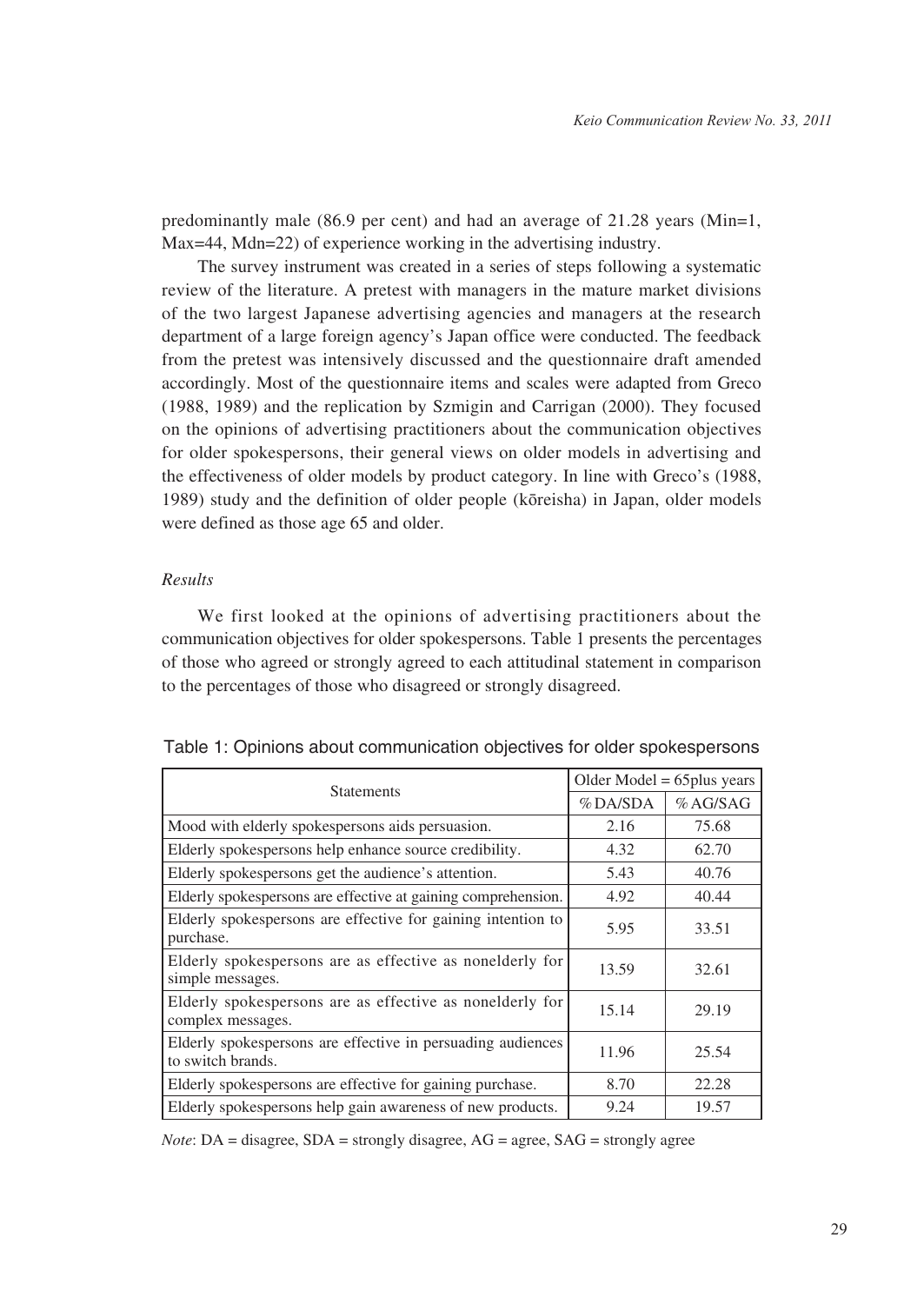While these percentages do not suggest that the opinions of advertising practitioners about the communication objectives for older spokespersons are overly positive, they are at least not negative. It seems that the advertising practitioners tended to agree more strongly with rather abstract statements, such as those concerning mood, source credibility, audience's attention, and comprehension, than with more concrete ones, such as those concerning intention to purchase, switching brands, purchase, and awareness of new products. Note that the two statements regarding simple and complex messages asked the respondents to compare older and non-older spokespersons and were thus also on a rather concrete level.

Next, we looked at the advertising practitioners' general views on older models in advertising (Table 2). The highest agreement was found for the statement that the number of older models is going to increase over the next five years. This finding clearly supports the idea that based on the demographic changes in Japan, a higher number of older people will be shown during the next years. An interesting finding is that while almost 60 per cent agree that advertising portrays older models in a positive manner, still 40 per cent admit that stereotyping of older people occurs in advertising. This may be explained by the fact that not all stereotyping of older people is necessarily negative and it may well be the case that both statements hold true at the same time. The fact that almost 45 per cent of the advertising practitioners agree that pretesting ads with older models is more important than

|                                                                                                                             | Older Model $= 65$ plus years |         |
|-----------------------------------------------------------------------------------------------------------------------------|-------------------------------|---------|
| <b>Statements</b>                                                                                                           | %DA/SDA                       | %AG/SAG |
| The amount of older models will increase during the next<br>five years.                                                     | 5.41                          | 61.08   |
| Advertising today portrays the elderly in a positive manner.                                                                | 8.11                          | 58.92   |
| Pretesting ads containing the elderly is more important than<br>pretesting ads with younger characters.                     | 15.76                         | 44.57   |
| Stereotyping of elderly characters occurs in advertising.                                                                   | 15.76                         | 40.76   |
| Over the past five years, there has been increased client<br>interest in including elderly characters in their advertising. | 11.35                         | 32.97   |
| Elderly persons "learn" how to behave from the portrayals of<br>elderly characters seen in advertising.                     | 23.24                         | 30.81   |
| More elderly persons should be used in advertising.                                                                         | 5.41                          | 28.11   |
| There are greater risks of negative effects on a general<br>audience when elderly spokespersons are used.                   | 28.65                         | 24.86   |
| Elderly spokespersons should be used in the advertising of<br>products targeted to general audiences.                       | 22.28                         | 9.78    |
| Advertising has little impact on elderly persons' buying<br>behavior.                                                       | 61.96                         | 9.24    |

*Note*: DA = disagree, SDA = strongly disagree, AG = agree, SAG = strongly agree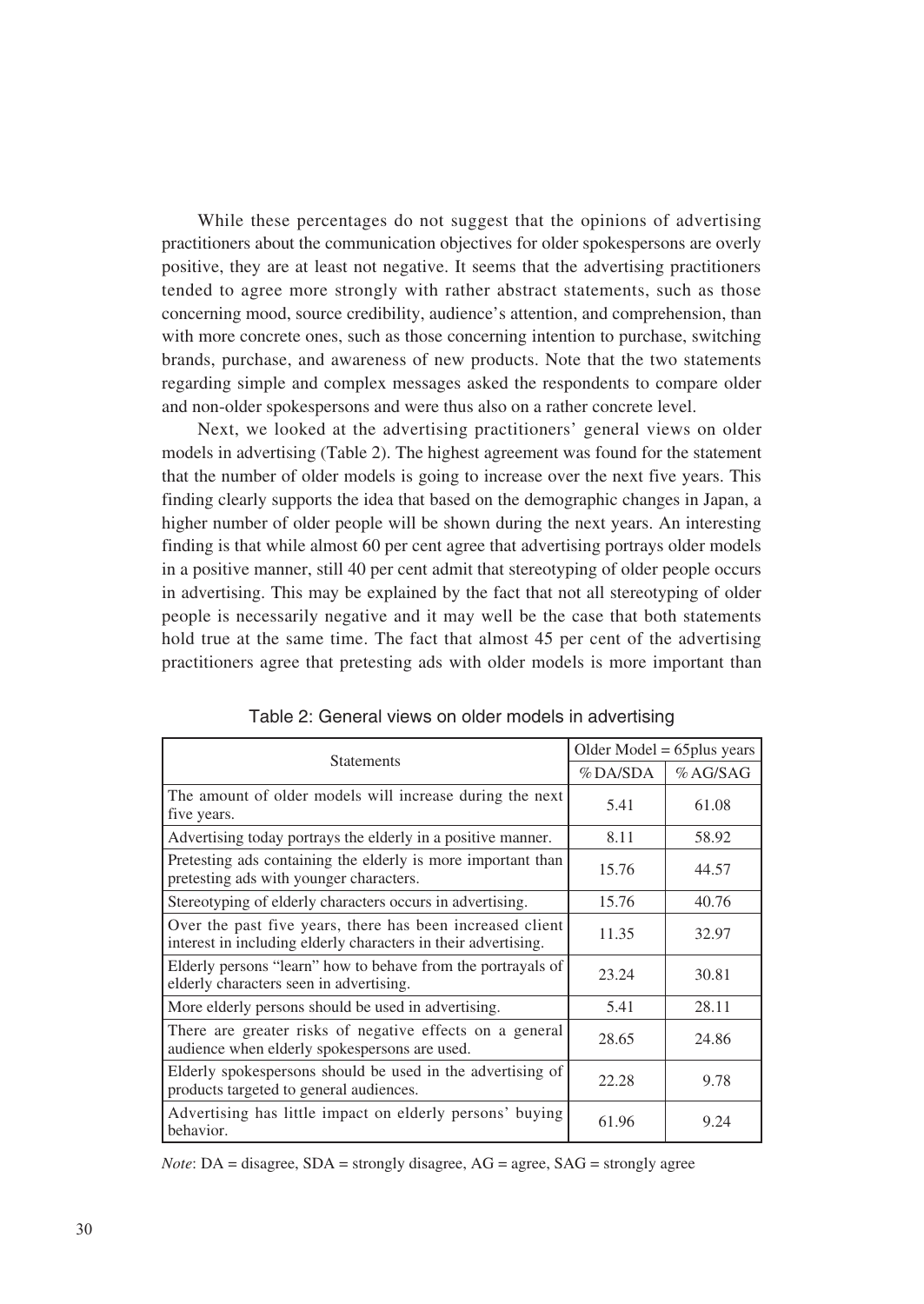with younger models shows that using older models may be a delicate and difficult issue for advertisers. This is corroborated by the fact that still almost one quarter of the respondents agree that there are greater risks of negative effects on a general audience when older spokespersons are used and that less than 10 per cent think that older spokespersons should be used in the advertising of products targeted at general audiences. Finally, more than 60 per cent of advertising practitioners disagree with the statement that advertising has little impact on older people's buying behavior, which clearly shows that they are convinced of the importance of their work. Overall, the results are not perfectly conclusive, but in general the opinions seem to be neither overly positive nor negative, but neutral.

Finally, we looked at the advertising practitioners' perceptions about the effectiveness of older models by product category. Figure 1 shows the responses to the effectiveness of older models by product category for both the case of older people as target group and for the case of a general audience as target group. Overall the recommendation rate for using older models is much higher in the case of an older audience than in the case of a general, non-older audience. The recommendation rate is particularly high for certain product categories in the case of an older audience, while this difference is not as strongly pronounced in the case of a general target audience. Advertising practitioners' perceived effectiveness of older models by product category is highest for health-related products if the



Figure 1: Effectiveness of older models by product category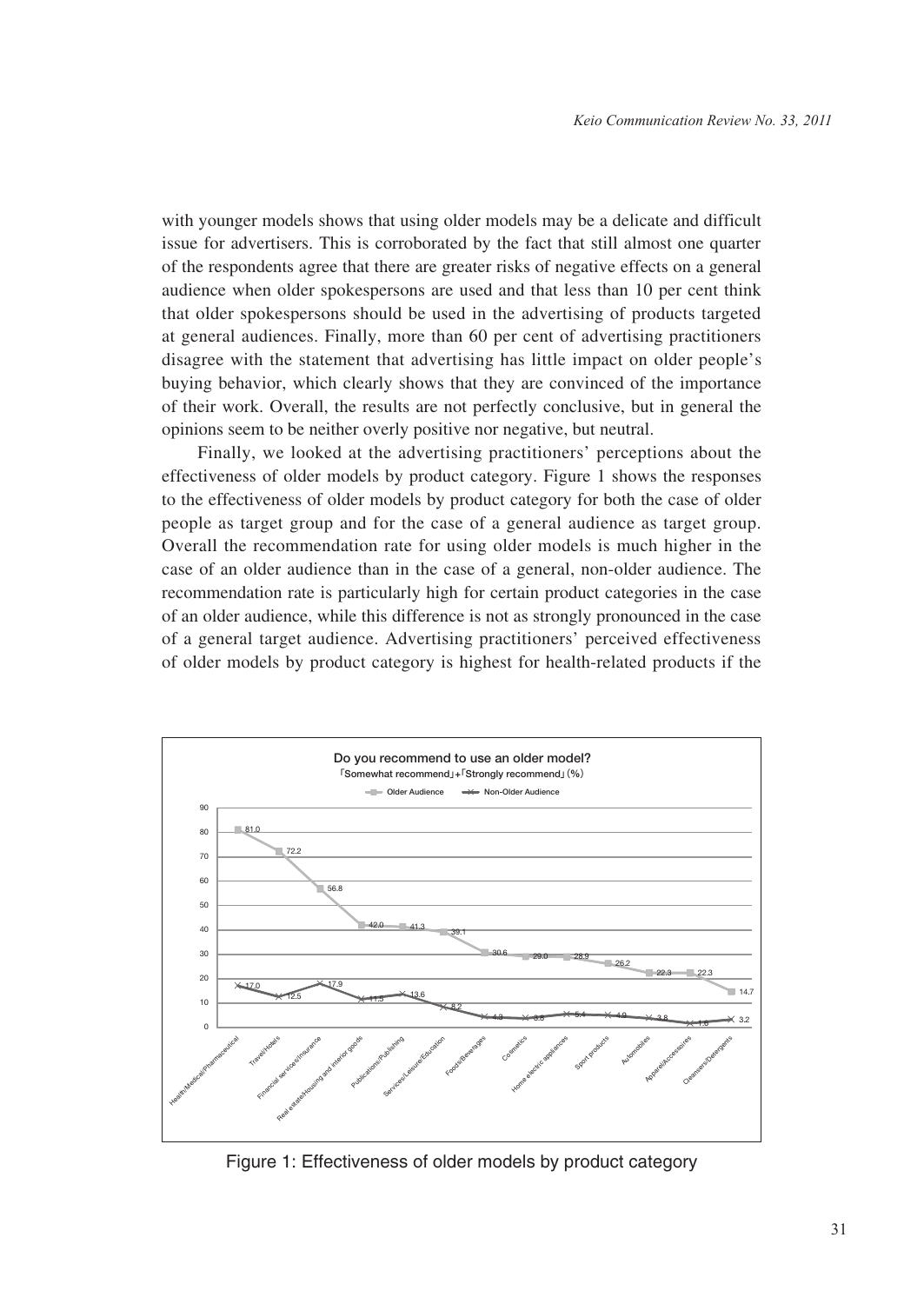target group is older people, but if the target group is a general audience then the perceived effectiveness is highest for financial services/insurance.

### Study 2: Consumer Survey

#### *Method*

We contracted Cross Marketing, a Japanese professional marketing research company experienced in academic research to carry out a large sample survey of Japanese consumers in November 2009. The survey was conducted online using the company's regular consumer panel. Members of the panel were quota sampled based on age and gender in accordance with their actual distribution in the Japanese population through a two-stage sampling process. A total of 344 fully completed questionnaires (no missing values) from consumers aged 65 and older (M=71.15 years, SD=3.47) were obtained within less than 24 hours on November 28, 2009. The items on the portrayal of older people used the Japanese term "kōreisha" and defined it as 65 years and older as is common in Japan.

The survey instrument was prepared in a series of steps following a systematic review of the literature and a pretest with 50 Japanese people of various age groups was conducted. The feedback from the pretest was intensively discussed and the questionnaire draft amended accordingly.

The attitudes of the respondents toward the portrayal of older people in TV commercials were measured using a five-point Likert-type scale ranging from strongly disagree (1) to strongly agree (5). A total of 20 statements dealing with the portrayal of older people in advertising were adapted from various sources, including Greco (1988, 1989), Szmigin and Carrigan (2000), and Festervand and Lumpkin (1985). Some of these items had also been employed by Langmeyer (1984) and Kolbe and Burnett (1992). They had originally been adapted from similar studies which examined women's attitudes toward advertising and role portrayals (Lundstrom and Sciglimpaglia 1977; Sciglimpaglia et al. 1979). These 20 items could be roughly categorized into three different groups: 1) Portrayal of older people in TV advertising, 2) General views on older people in TV advertising and 3) Product groups and older people in TV advertising.

#### *Results*

We first looked at the opinions on the portrayal of older people in TV advertisements. Table 3 presents the percentages of those who agree or strongly agree to each attitudinal statement in comparison to the percentages of those who disagree or strongly disagree.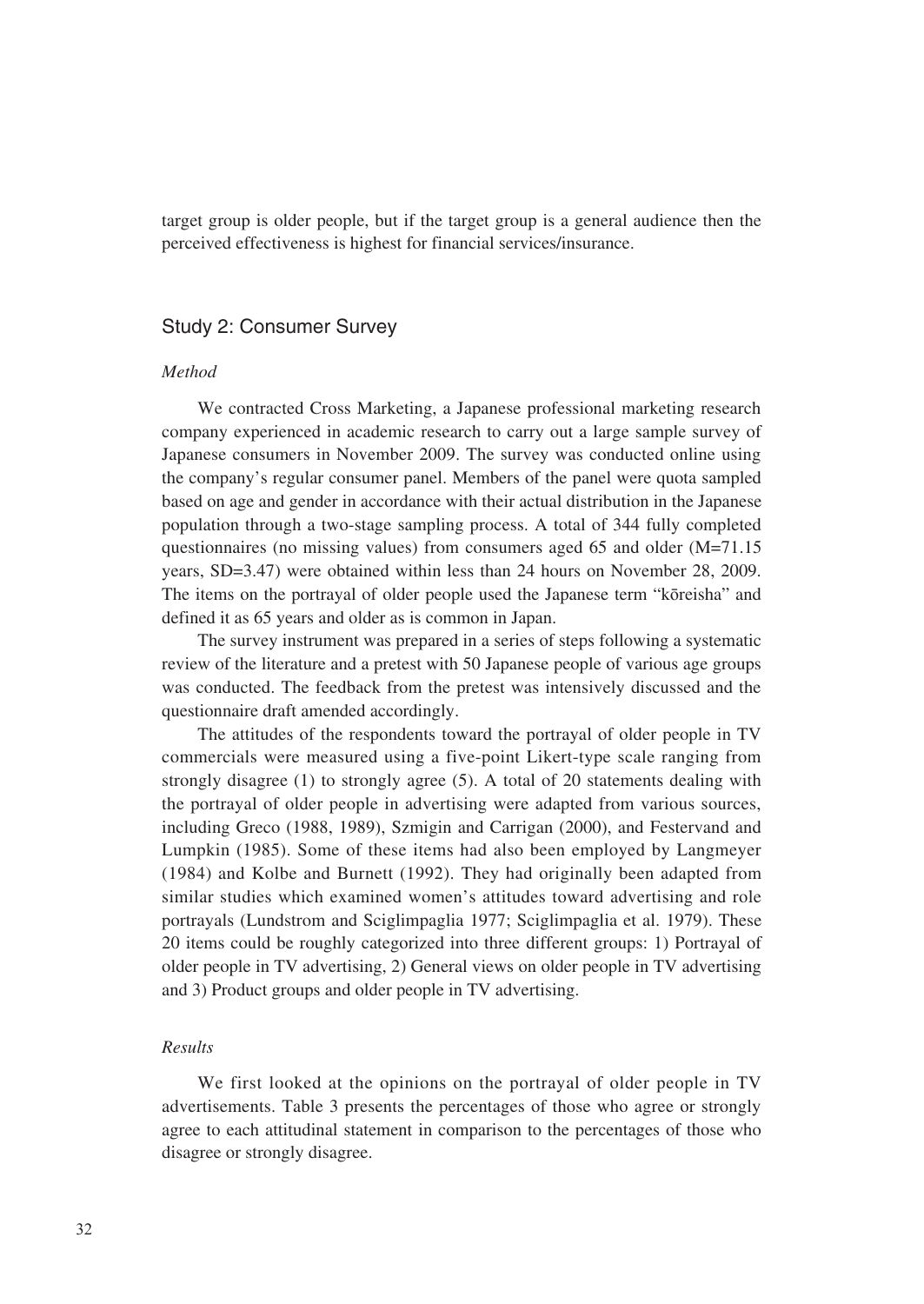| <b>Statements</b>                                                                                     | $%$ DA/SDA | %AG/SAG |
|-------------------------------------------------------------------------------------------------------|------------|---------|
| Elderly people in TV advertisements seem to be happier than<br>they are in reality.                   | 7.85       | 49.42   |
| TV ads which I see do not show the elderly as they really<br>are.                                     | 8.14       | 43.90   |
| Stereotyping of elderly characters occurs in advertising.                                             | 9.88       | 34.59   |
| TV advertisements in general suggest the elderly as<br>physically limited.                            | 20.35      | 33.43   |
| I believe that TV advertising in general treats the elderly as<br>socially inactive and unproductive. | 15.99      | 31.40   |
| Many of the TV advertisements I see portray the elderly<br>person as being lonely.                    | 25.29      | 24.13   |
| TV advertisements suggest that the elderly are financially<br>dependent on others.                    | 23.84      | 19.77   |
| I find the portrayal of the elderly in TV advertisements to be<br>insulting.                          | 41.28      | 13.08   |

|  |  |  |  | Table 3: Opinions on the portrayal of older people in TV advertising |
|--|--|--|--|----------------------------------------------------------------------|
|--|--|--|--|----------------------------------------------------------------------|

*Note*:  $DA = \text{disagree}$ ,  $SDA = \text{strongly disagree}$ ,  $AG = \text{agree}$ ,  $SAG = \text{strongly agree}$ 

Looking at the percentages, the opinions on how older people are depicted in TV advertising are not overly negative. Note, however, that they are not positive, either. Almost 50 per cent agree, for example, that older people in TV advertisements seem to be happier than they are in reality and about one third agree that TV advertisements in general suggest the elderly as physically limited and almost as many think that TV advertising in general treats the elderly as socially inactive and unproductive. Similarly, almost one quarter think that many of the TV advertisements they see portray the elderly person as being lonely, even though about the same number of respondents disagreed with this statement. The case is similar for the statement that TV advertisements suggest that the elderly are financially dependent on others.

Our older respondents are also of the opinion that older people in TV advertising are not shown as they really are and that they are stereotyped. However, only 13 per cent think of the portrayal of older people as insulting, confirming the impression that while the opinions are not really good, they are not very bad, either.

Next, we looked at older consumers' general views on older models in advertising (Table 4). The highest agreement was achieved for the statement that the number of older people in advertising is going to increase, which shows that people are aware of the demographic changes. However, while only about one quarter of the respondents say they wanted more older people be shown in advertising in the future, almost 50 per cent of the respondents reveal that they would not mind at all if older people were not shown in advertising. So, we can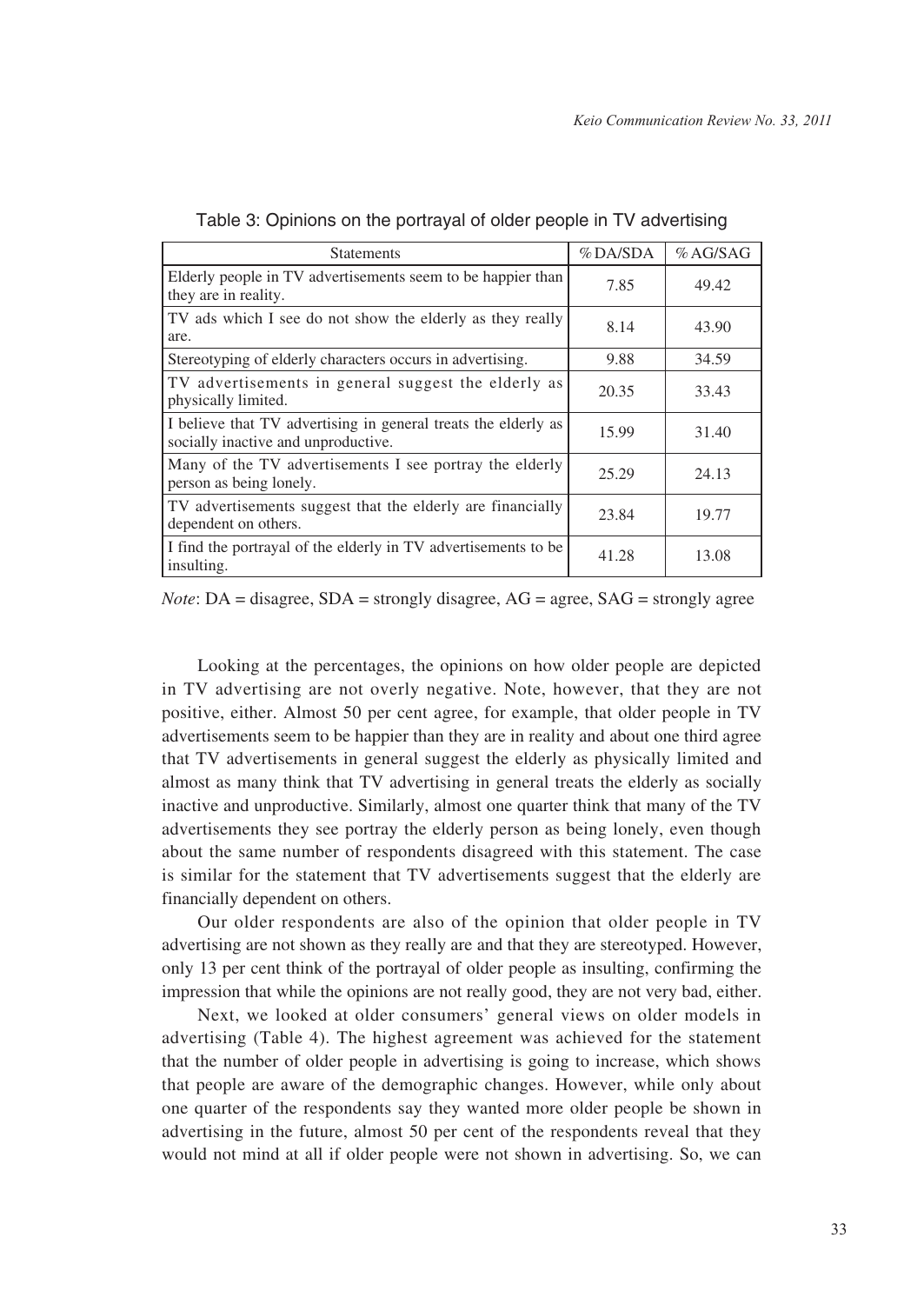| <b>Statements</b>                                                                                        | %DA/SDA | %AG/SAG |
|----------------------------------------------------------------------------------------------------------|---------|---------|
| The amount of older models will increase during the next<br>five years.                                  | 6.10    | 56.10   |
| I would not mind at all if elderly people were not shown in<br>advertising.                              | 8.43    | 48.26   |
| I feel that future advertisements should portray the elderly in<br>a more positive manner.               | 5.23    | 42.73   |
| More elderly people should be used in advertising in the<br>future.                                      | 10.76   | 25.87   |
| Elderly persons "learn" how to behave from the portrayals of<br>elderly characters seen in advertising.  | 27.62   | 20.93   |
| Advertising has little impact on elderly persons' buying<br>behavior.                                    | 32.85   | 19.77   |
| Older people prefer younger models in advertisements.                                                    | 20.64   | 19.19   |
| Overall, I do not believe that the portrayal of elderly in TV<br>advertising is changing for the better. | 20.35   | 13.95   |

Table 4: Older consumers' general views on older models in advertising

*Note*: DA = disagree, SDA = strongly disagree, AG = agree, SAG = strongly agree

observe here a clear difference between the actual expectations of consumers and their wishes. This is rather surprising regarding the fact that we have surveyed people 65 years or older. What older people, however, wish is with more than 40 per cent that advertisements should portray them in a more positive manner. But only about 20 per cent of them think that the portrayal of older people in TV advertising was changing for the better, indicating that they do not have much hope for the situation to improve.

Next, we looked at the consumers' views on which product categories have a strongly pronounced representation of older models (Table 5).

| <b>Statements</b>                                                                                                | %DA/SDA | %AG/SAG |
|------------------------------------------------------------------------------------------------------------------|---------|---------|
| In general, most TV advertisements in which the elderly<br>appear are for medicines and health-related products. | 3.78    | 77.33   |
| Most TV advertisements in which the elderly appear are for<br>finance and insurance related products.            | 12.79   | 45.06   |
| Most TV advertisements in which elderly appear are for food<br>and beverages.                                    | 19.77   | 28.49   |

Table 5: Older consumers' general views on product categories using older models

*Note*: DA = disagree, SDA = strongly disagree, AG = agree, SAG = strongly agree

More than 3 quarters of the respondents agree that most TV advertisements in which the elderly appear are for medicines and health-related products and about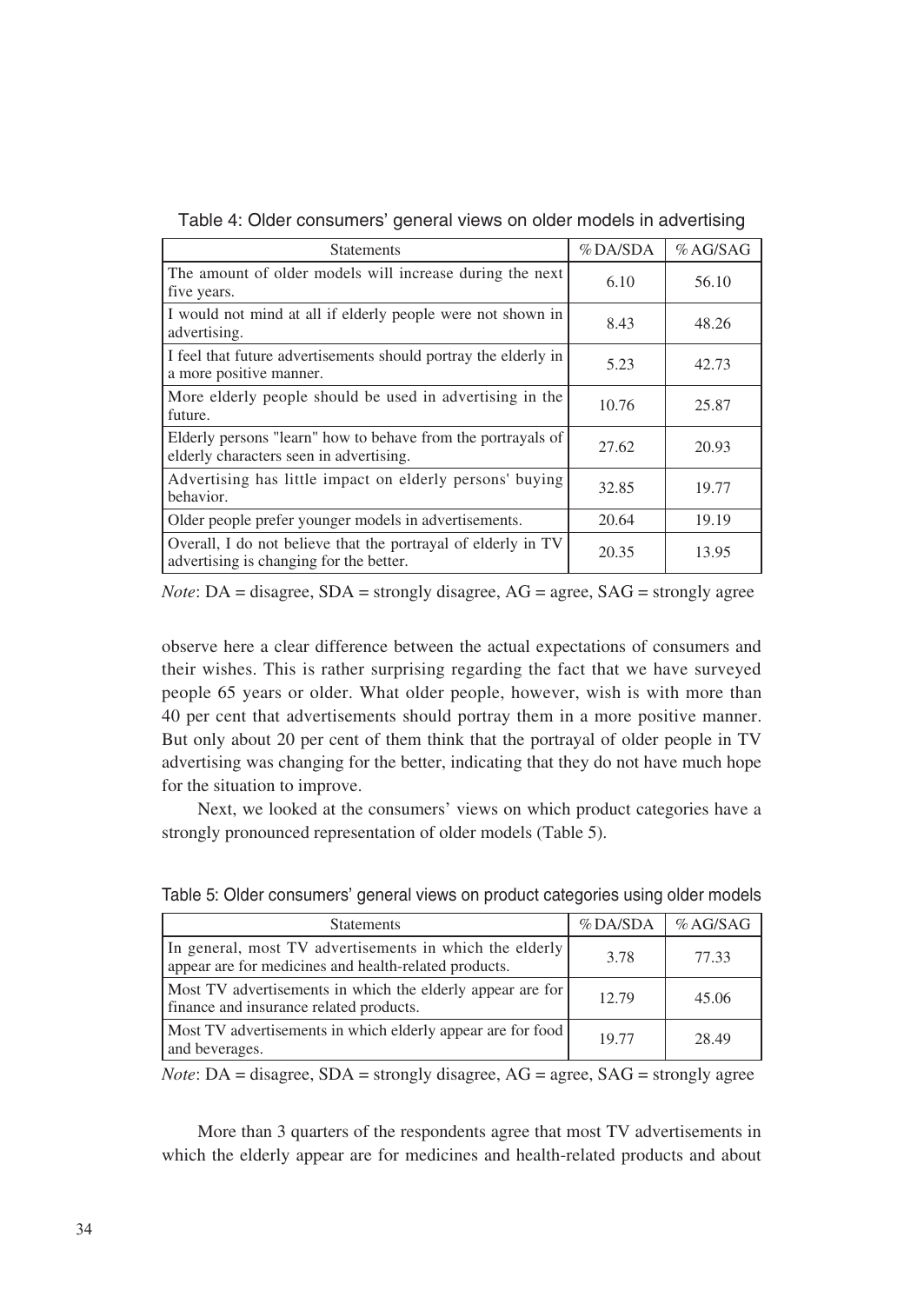45 per cent agree that most TV advertisements in which the elderly appear are for finance and insurance related products. As for the product category food and beverages, which was reported to be the strongest product category in ads with older people (Prieler et al. 2009, 2011), less than 30 per cent agree that most TV advertisements in which older people appear are for them.

Finally, we looked at consumers' reactions and planned actions to the perceived negative portrayal of older people in TV advertising (Table 6). More than 45 per cent believe that how the elderly are portrayed in advertising merely reflects the general attitude of that company toward the elderly's place in society, an opinion that may have a strong impact on company image. The level of agreement with the next three statements shows that consumers are apparently willing to boycott products and companies if they perceive their advertising to be offensive or insulting to older people. This reveals that the opinions and views held by consumers about the way older people are portrayed in advertising will not only have an impact on their attitudes but also on their actual behavior, i.e. their consumption.

| <b>Statements</b>                                                                                                                                                             | $%$ DA/SDA | %AG/SAG |
|-------------------------------------------------------------------------------------------------------------------------------------------------------------------------------|------------|---------|
| I believe that how the elderly are portrayed in advertising<br>merely reflects the general attitude of that company toward<br>the elderly's place in society.                 | 6.40       | 45.64   |
| If a new product is introduced with advertisements that<br>portray elderly people offensively, I would not buy the<br>product even if it offered benefits I found attractive. | 11.63      | 43.60   |
| If I see an offensive ad for a product, I will not continue to<br>purchase other products from the same company, even if I<br>am a user of those products.                    | 10.47      | 41.57   |
| If a product or service I use adopts an advertising campaign<br>which portrays the elderly offensively, I will discontinue<br>using it.                                       | 15.99      | 30.23   |

Table 6: Reactions and planned actions to negative portrayal

Note:  $DA =$  disagree,  $SDA =$  strongly disagree,  $AG =$  agree,  $SAG =$  strongly agree

## General Discussion

*Communication Objectives for Older Spokespersons and Consumer Opinions on the Portrayal of Older People in TV Advertising*

Advertising practitioners in Japan do not seem to hold negative opinions about the communication objectives for older spokespersons (cf. also Kohlbacher et al. 2010). When interpreting the results, it is however important to bear in mind that in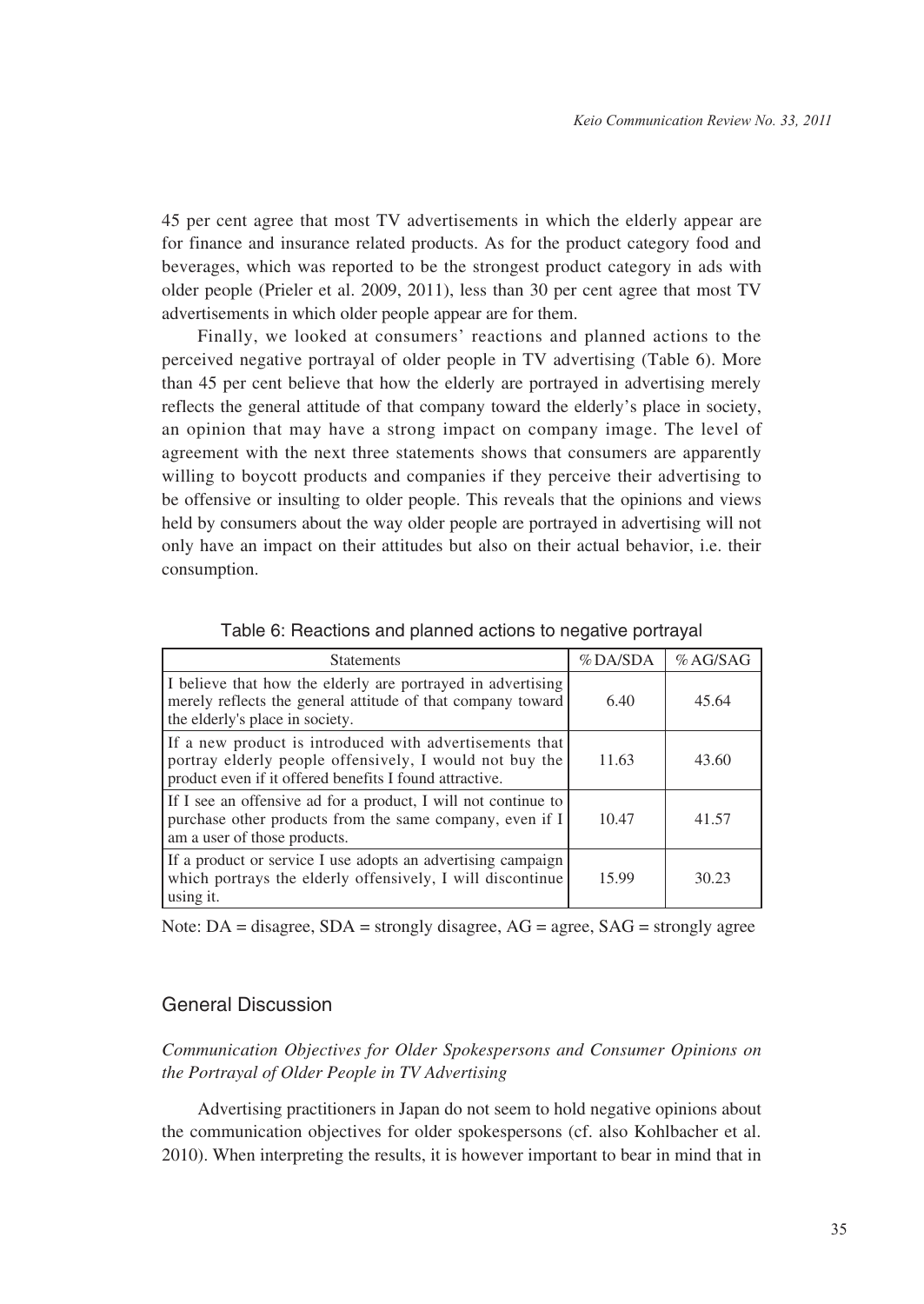general, Japanese TV commercials feature a very high percentage of celebrities and this is also true for older models (Prieler et al. 2010). Our pretest and interviews with advertising agencies revealed that celebrity models and non-celebrity models are perceived and treated very differently by both advertising practitioners and the audience. This is also one of the limitations of our research and future studies will have to control for this distinction.

The highest agreement was achieved for the item "Mood with elderly spokespersons aids persuasion" and the second highest for "Elderly spokespersons help enhance source credibility". Especially the second one is in line with research results from experimental studies on the effectiveness of older models in advertising (Bristol 1996; Milliman and Erffmeyer 1990). Maybe advertising practitioners share the opinions of Bristol (1996) who argues that the perceptions of lack of credibility of a younger endorser may reflect a belief in the "inexperience of youth" and that seniors may also lack trust in the opinions of the younger generation. Our results are also more or less in line with Greco's (1988), while Szmigin and Carrigan (2000) had found more negative opinions. However, a direct comparison has to be interpreted cautiously, given that these studies were conducted many years ago in different countries and business environments. Looking at these results from a Japanese perspective, one could also interpret them as older people being highly respected (Palmore and Maeda 1985). Both "aiding persuasion" as well as "source credibility" could be read in this direction and might be a reason why older people in Japan are even more useful for doing this than in other countries.

Results from the consumer survey reveal that consumers perceive some of the depictions of older people in TV commercials as problematic. They think that the older models look happier than they are in reality, that they are not shown as they really are and that they are stereotyped. Even worse, almost one third think that TV advertisements in general suggest the elderly as physically limited, and more than 30 per cent feel that TV advertising in general treats the elderly as socially inactive and unproductive. It is difficult to imagine that a company's intended communication objectives for older spokespersons can really be achieved through these kinds of stereotypical or even negative portrayals. Indeed, our findings also show that consumers may be willing to boycott certain products or companies if they perceived their advertisements to be offensive or insulting towards older people. This is in line with previous research in other countries, where consumers also indicated a propensity to boycott certain products or companies if the advertisement promoting it was offensive (Festervand and Lumpkin 1985; Kolbe and Burnett 1992). Finally, almost one third think that advertising has an impact on elderly persons' buying behavior, which is in line with the views held by advertising practitioners that advertising is an important means in targeting this market segment.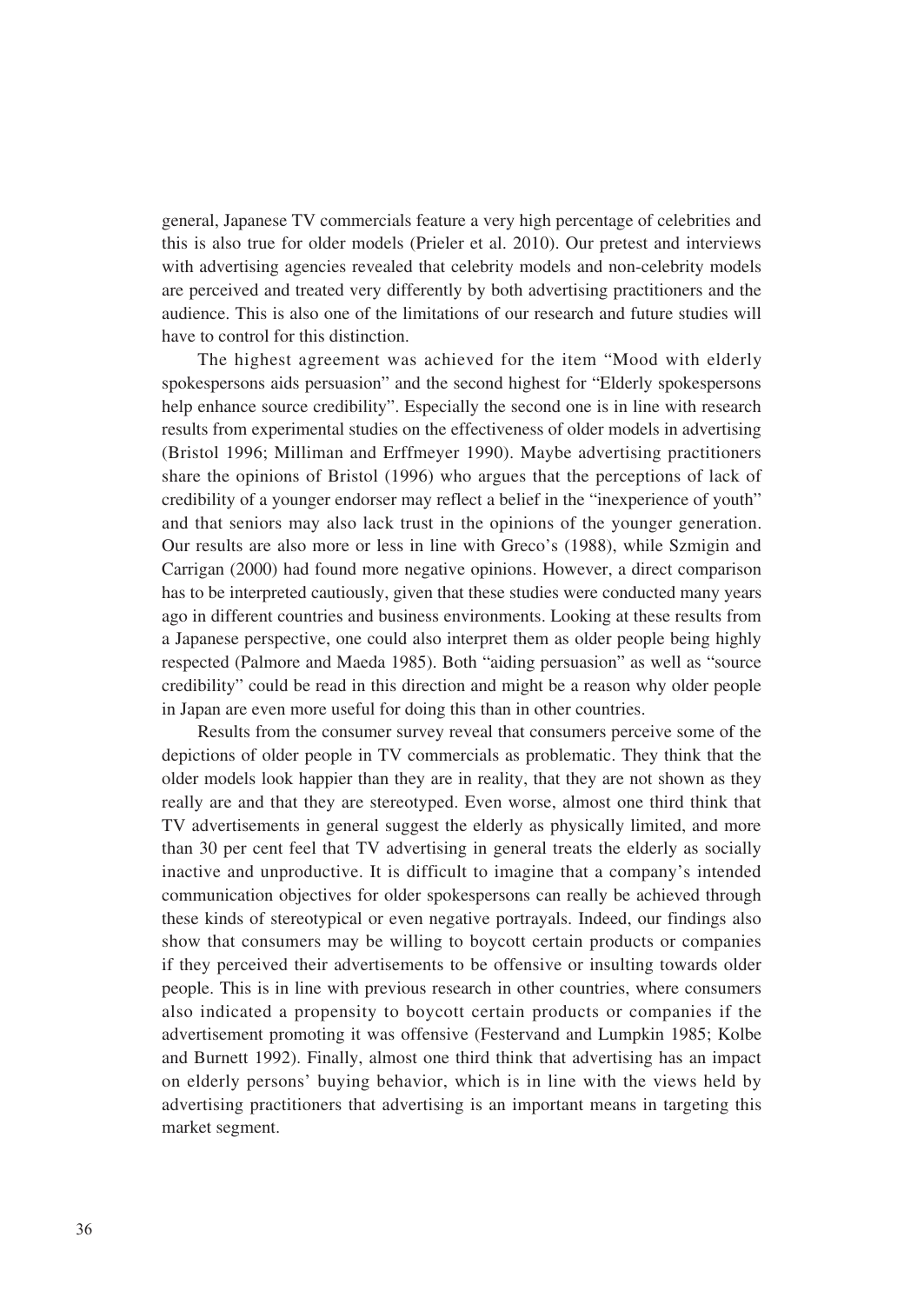#### *General Views on Older Models in Advertising*

The general views of Japanese advertising practitioners on older models in advertising are mixed, but overall neutral. Obviously, it is necessary to differentiate in greater detail and analyze and discuss each item individually. It is interesting to see for example that our respondents acknowledge that stereotyping of elderly characters occurs in advertising while at the same time they feel that advertising today portrays the elderly in a positive manner. This is quite similar to what Greco (1988) had found in the US more than 20 years ago. While, as already pointed out, consumers also agree that stereotyping exists, they cannot share the opinion that older models are portrayed in a positive way, at least they think that the portrayal should be more positive in the future. So, advertising practitioners still have to become more self-critical and there is still much to do. The fact that the majority of advertising practitioners agrees that there will be an increased interest by clients to use older models and an increase in the number of older models during the next five years underlines the importance of research on older models in advertising. Older consumers also see these developments, however, report that they would not mind at all if elderly people were not shown in advertising. As a result, it might not be so much the actual numbers that count, but rather the portrayal. That this is an important question also shows that more than 45 per cent of the respondents believe that how the elderly are portrayed in advertising merely reflects the general attitude of that company toward the elderly's place in society. This again seems to be in line with previous research that found older consumers to hold rather negative attitudes towards advertisements showing older people in an unfavorable way and towards the companies using these advertisements. It is also remarkable that about 20 per cent agreed that older people prefer younger models in advertisements and that only another 20 per cent explicitly disagree with this.

## *Product Categories*

The findings that advertising practitioners find older spokespersons effective for the product categories health-related products and finance/insurance is in line with content analytic research on Japanese TV advertisements (Prieler et al. 2009, 2011; Yamanaka 2000) and also with the surveys by Greco (1988, 1989) in the US and Szmigin and Carrigan (2000) in the UK. It is interesting to note that the former holds true for the case of an older target group, while the latter holds true for a general audience. This is a new insight beyond what we know from content analyses, which usually only analyze the older models and rarely distinguish between target groups of advertisements (cf. also Greco 1988). Health related products being associated with older people confirms previous findings and is also in accordance with products that are stereotypically associated with older people.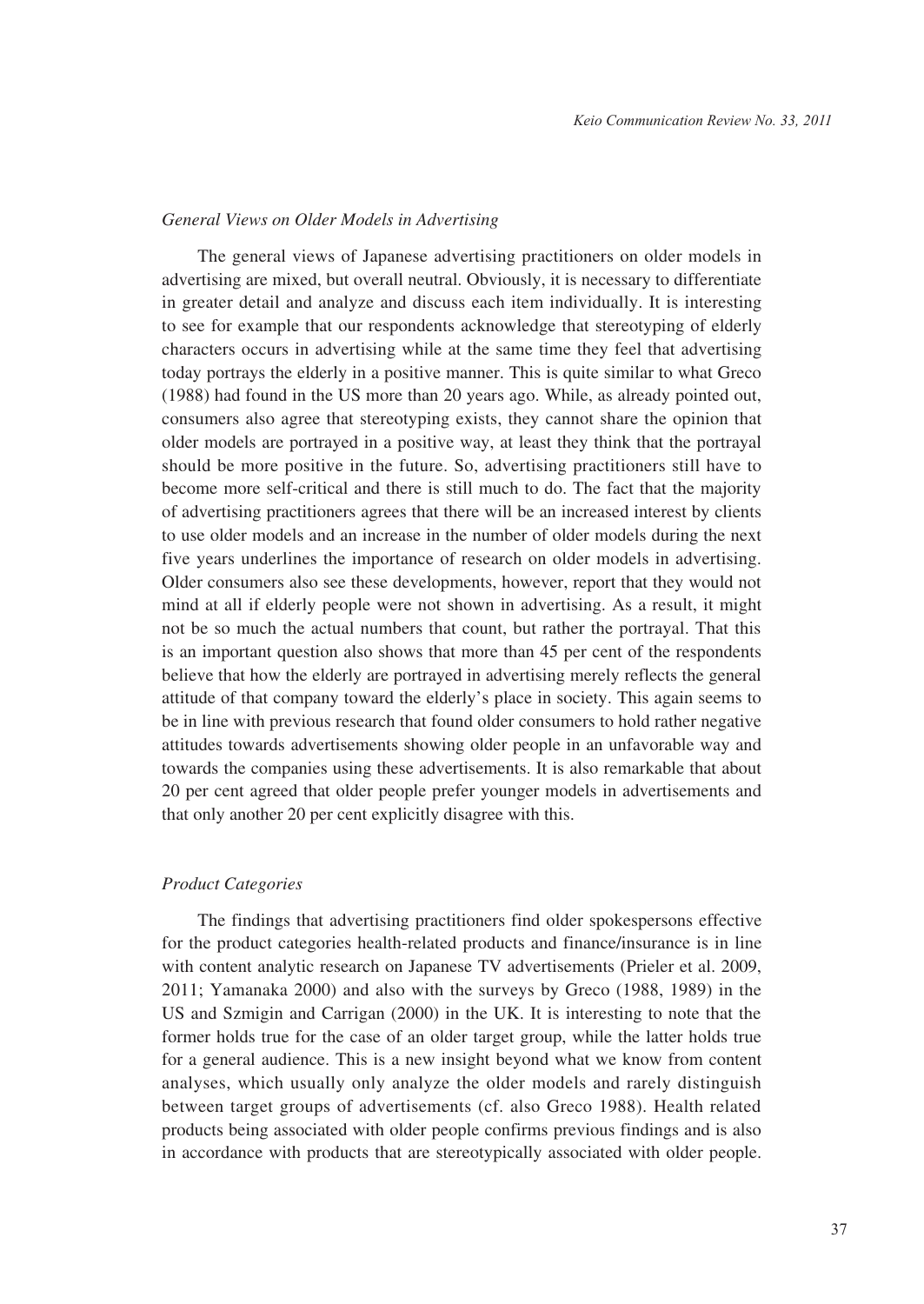In addition, it can be assumed that many health-related products are specifically targeting older people. In contrast, finance/insurances advertisements using older people for targeting a general audience points toward the increasingly important insurance sector in Japan, where showing older people in advertisements might seem appropriate for suggesting younger people their own nice future when acquiring such additional health or pension insurances. The finding that the product category hotel/travel was ranked as the second highest for an older target audience makes good sense as many companies in this industry seem to target retirees and offer special packages for them.

The results from the consumer survey are in line with the findings from the advertising agency survey and thus also with the content analytical research in terms of the product categories health-related products and finance and insurance. What differs, however, from the insights from content analysis for both the consumer and the agency survey is the fact that both groups of respondents do not really associate the product category foods and beverages with older consumers and/or older models. Even though previous research has shown that food/beverages is the strongest product category within advertisements using older people, it should not be forgotten that this product category is in general the dominant one within all advertisements and not particular for ads with older people (Prieler et al. 2009).

## Conclusion

Our survey of advertising practitioners has shown that overall, older spokespersons may be effective in achieving communication objectives depending on the purposes, product category and target group (see also Kohlbacher et al. 2010). When targeting an older audience, older spokespersons may be particularly effective for the product category of health-related products; when targeting a general audience the product category is financial services/insurance. Regardless of the product group, older spokespersons may be more effective when targeting an older audience than a general audience.

Overall, the interest by companies to use older models in advertising is going to increase over the next five years and so will the amount of older models, a perception that is also shared by consumers. According to Rotfeld (1982) the reasons for greater use of older models in advertising are two-fold: First, in terms of communication strategy, the inclusion of older models might improve the advertising appeals directly or collaterally aimed at older consumers. Second, there is the critical "social responsibility" as well as ageism concern that more visible and positive use of older people in advertising could assist in providing some much needed improvements in our cultural perspectives on the old and aging (Rotfeld et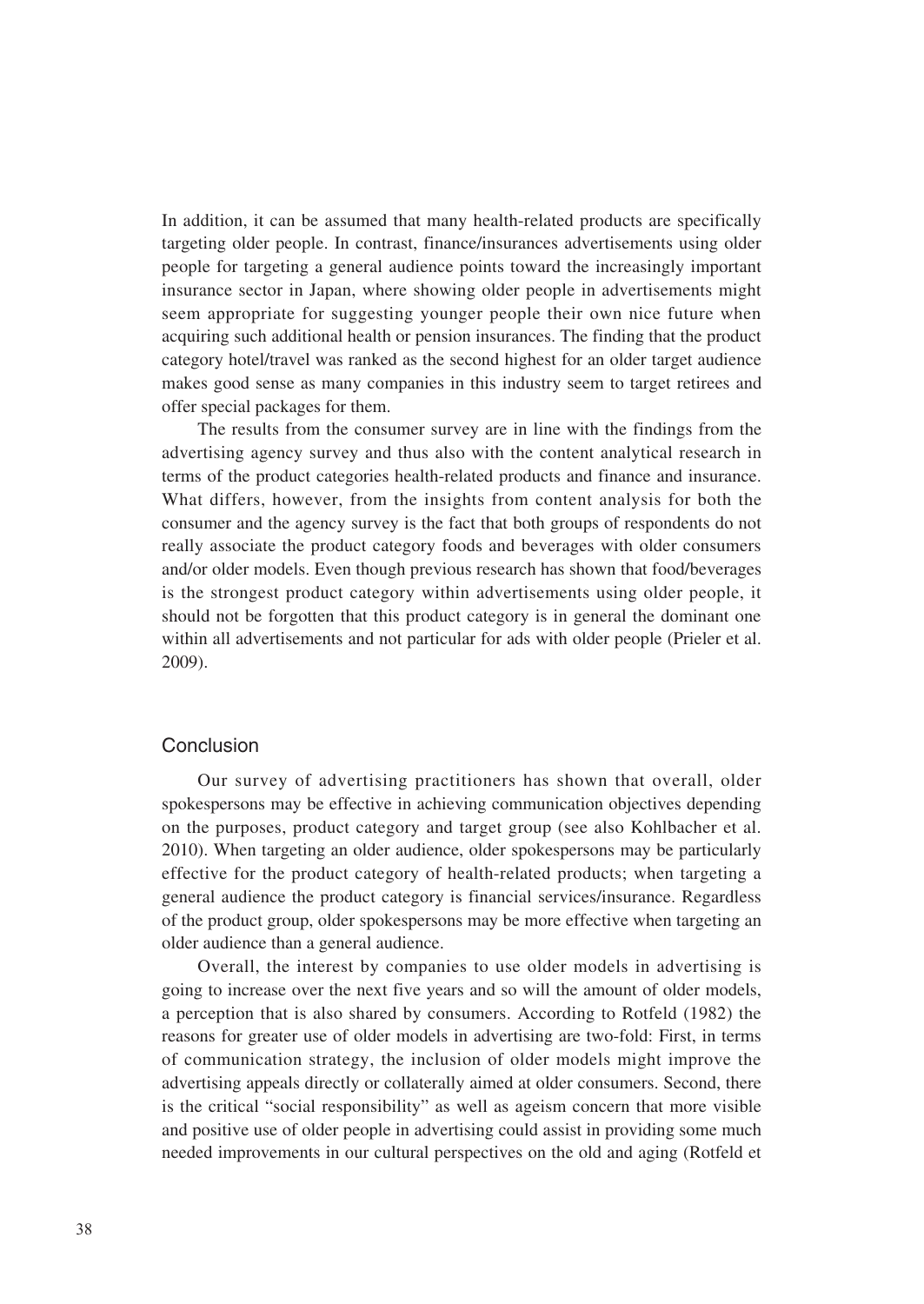al. 1982; cf. also Carrigan and Szmigin 2000).

Our survey of older consumers and their opinions about the portrayal of older models in TV advertising reveals that they are clearly aware of a stereotypical and negative depiction of older people in advertisements. Miller et al. (2004) have suggested that "one might expect that many of the images of the elderly in advertising would be a function of marketing strategies designed to meet the needs of increasingly affluent seniors" and Robinson et al. (2003) warn that "as marketers begin to discover the potential size and spending power of the senior market segment, they should take heed to how their advertising addresses senior citizens". Indeed, the finding of a negative influence of mass media interactions on older consumers' orientations towards age-based marketing stimuli has been explained by the stereotyped depiction of the elderly in mass media causing older people to react adversely to such depictions (Moschis et al. 1993). Therefore, the advertising industry should be as concerned about its social esteem as with its selling effectiveness because if it "fails to address their use of older negative stereotypes, they risk alienating the rapidly growing older market and dissuading younger consumers" (Robinson et al. 2008). This seems to be especially true in the world's most mature market of Japan. As demographic change around the globe is accelerating, these issues are about to further increase in importance and urgency (see also Kohlbacher and Herstatt 2011).

### ACKNOWLEDGEMENTS

We would like to thank the Yoshida Hideo Memorial Foundation for supporting this research. We acknowledge the contribution of Akie Arima to the project and would also like to thank Yuko Horiuchi for her help in conducting the advertising agency survey.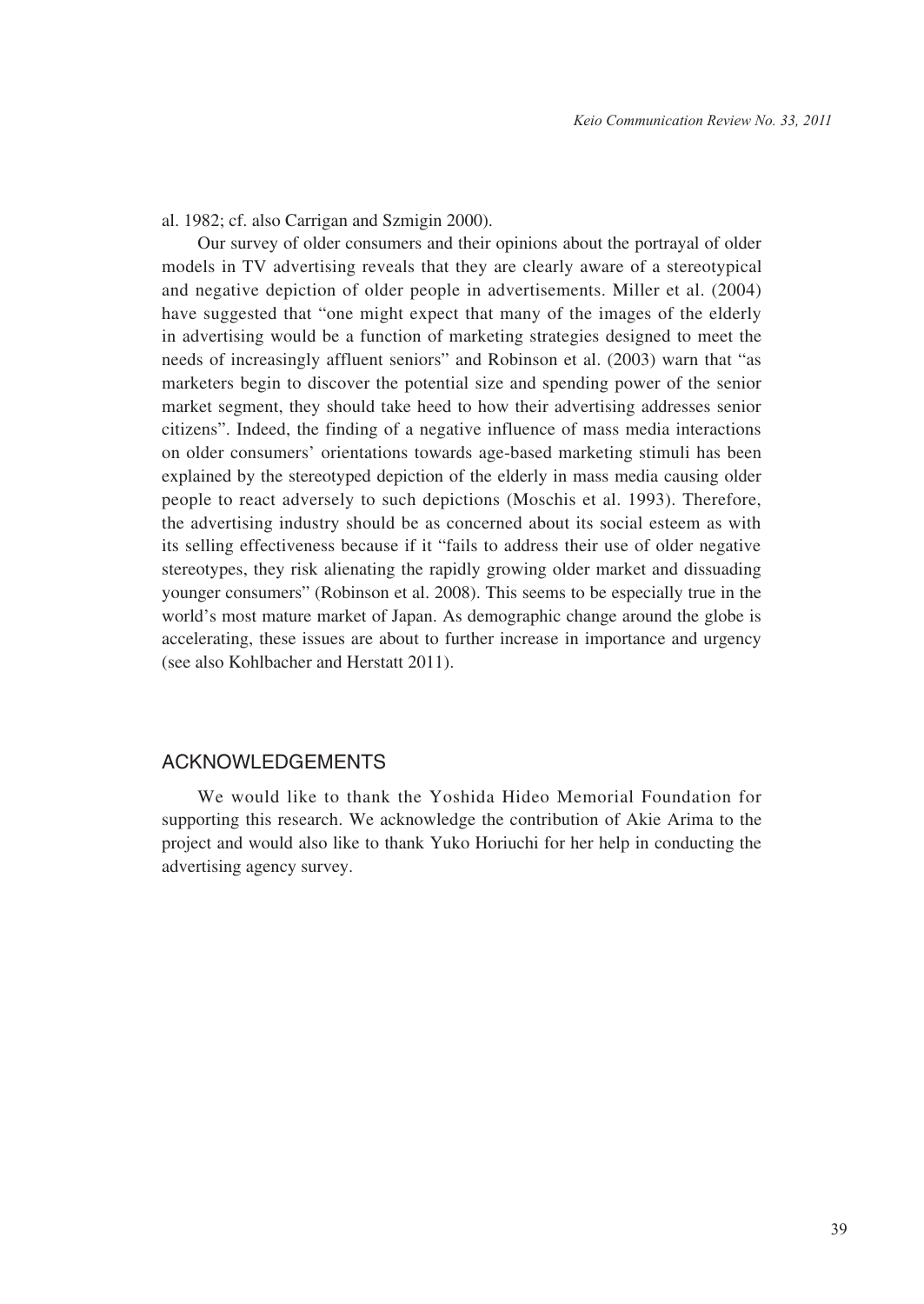#### **REFERENCES**

- BARTOS Rena (1980). "Over 49: The Invisible Consumer Market". *Harvard Business Review, 58*(1), 140-148.
- BRISTOL Terry (1996). "Persuading Senior Adults: The Influence of Endorser Age on Brand Attitudes". *Journal of Current Issues and Research in Advertising, 18*(2), 59-67.
- CARRIGAN Marylyn, & SZMIGIN Isabelle (1999). "In Pursuit of Youth: What's Wrong with the Older Market?". *Marketing Intelligence & Planning, 17*(5), 222-230.
- CARRIGAN Marylyn, & SZMIGIN Isabelle (2000). "The Ethical Advertising Convenant: Regulating Ageism in UK Advertising". *International Journal of Advertising, 19*(4), 509-528.
- DAVIS Richard H. (1971). "Television and the Older Adult". *Journal of Broadcasting & Electronic Media, 15*(2), 153-160.
- FESTERVAND Troy A., & LUMPKIN James R. (1985). "Response of Elderly Consumers to Their Portrayal by Advertisers". *Current Issues & Research in Advertising, 8*(2), 203-226.
- GRECO Alan J. (1988). "The Elderly as Communicators: Perceptions of Advertising Practitioners". *Journal of Advertising Research, 28*(3), 39-46.
- GRECO Alan J. (1989). "Representation of the Elderly in Advertising: Crisis or Inconsequence?". *The Journal of Consumer Marketing, 6*(1), 37-44.
- GUNTER Barrie (1998). *Understanding the Older Consumer: The Grey Market*. London: Routledge.
- HAGIWARA Shigeru, PRIELER Michael, KOHLBACHER Florian, & ARIMA Akie (2009). "Nihon No Terebi Cm Ni Okeru Kōreishazō No Hensen: 1997nen to 2007nen No Hikaku (Changes in the Representation of Older Adults in Japanese TV Commercials: Comparing the Years 1997 and 2007)". *Keio Media and Communications Research, 59*, 113-129.
- KESSLER Eva-Marie, SCHWENDER Clemens, & BOWEN Catherine E. (2010). "The Portrayal of Older People's Social Participation on German Prime-Time TV Advertisements". *Journal of Gerontology: Social Sciences, 65B*(1), 97-106.
- KOHLBACHER Florian, & HERSTATT Cornelius (Eds.). (2011). *The Silver Market Phenomenon: Marketing and Innovation in the Aging Society* (2nd ed.). Heidelberg: Springer.
- KOHLBACHER Florian, PRIELER Michael, & HAGIWARA Shigeru (2010). *The Use of Older Models in Advertising: A Survey of Advertising Practitioners in*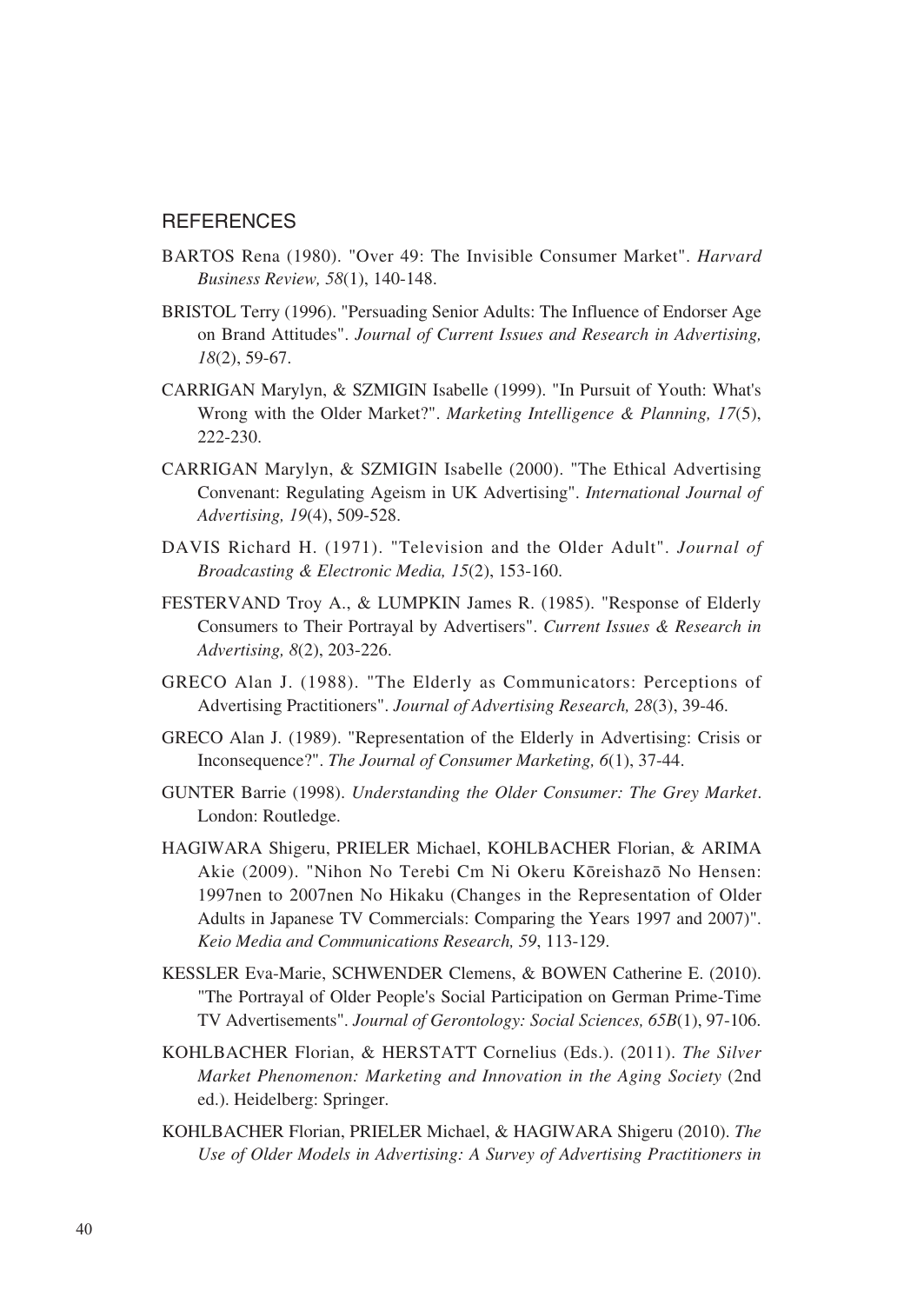*Japan*. Paper presented at the 2010 Global Marketing Conference at Tokyo, Tokyo, 9-12 September, 2010.

- KOLBE Richard H., & BURNETT Melissa S. (1992). "Perceptions of Elderly and Young Adult Respondents toward the Portrayal of the Elderly in Advertising: Implications to Advertising Managers". *The Journal of Marketing Management, 2*(1), 76-85.
- LANGMEYER Lynn (1984). "Senior Citizens and Television Advertisements: A Research Note". *Current Issues & Research in Advertising, 7*(1), 167-178.
- LANGMEYER Lynn (1993). "Advertising Images of Mature Adults: An Update". *Journal of Current Issues and Research in Advertising, 15*(2), 81-91.
- LEE Monica M., CARPENTER Brian, & MEYERS Lawrence S. (2007). "Representations of Older Adults in Television Advertisements". *Journal of Aging Studies, 21*(1), 23-30.
- LUNDSTROM William J., & SCIGLIMPAGLIA Donald (1977). "Sex Role Portrayals in Advertising". *Journal of Marketing, 41*(3), 72-79.
- MILLER Darryl W., LEYELL Teresita S., & MAZACHEK Juliann (2004). "Stereotypes of the Elderly in U.S. Television Commercials from the 1950s to the 1990s". *International Journal of Aging and Human Development, 58*(4), 315-340.
- MILLIMAN Ronald E., & ERFFMEYER Robert C. (1990). "Improving Advertising Aimed at Seniors". *Journal of Advertising Research, 29*(6), 31-36.
- MOSCHIS George P., MATHUR Anil, & SMITH Ruth Belk (1993). "Older Consumers' Orientations toward Age-Based Marketing Stimuli". *Journal of the Academy of Marketing Science, 21*(3), 195-205.
- PALMORE Erdman, & MAEDA Daisaku (1985). *The Honorable Elders Revisited: A Revised Cross-Cultural Analysis of Aging in Japan*. Durham, NC: Duke University Press.
- PRIELER Michael, KOHLBACHER Florian, HAGIWARA Shigeru, & ARIMA Akie (2009). "How Older People Are Represented in Japanese TV Commercials: A Content Analysis". *Keio Communication Review, 31*, 5-21.
- PRIELER Michael, KOHLBACHER Florian, HAGIWARA Shigeru, & ARIMA Akie (2010). "Older Celebrity Versus Non-Celebrity Television Advertising: A Japanese Perspective". *Keio Communication Review, 32*, 5-23.
- PRIELER Michael, KOHLBACHER Florian, HAGIWARA Shigeru, & ARIMA Akie (2011). "Silver Advertising: Older People in Japanese TV Ads". In KOHLBACHER Florian, & HERSTATT Cornelius (Eds.), *The Silver Market Phenomenon: Marketing and Innovation in the Aging Society* (2nd ed., pp. 239-247). Heidelberg: Springer.